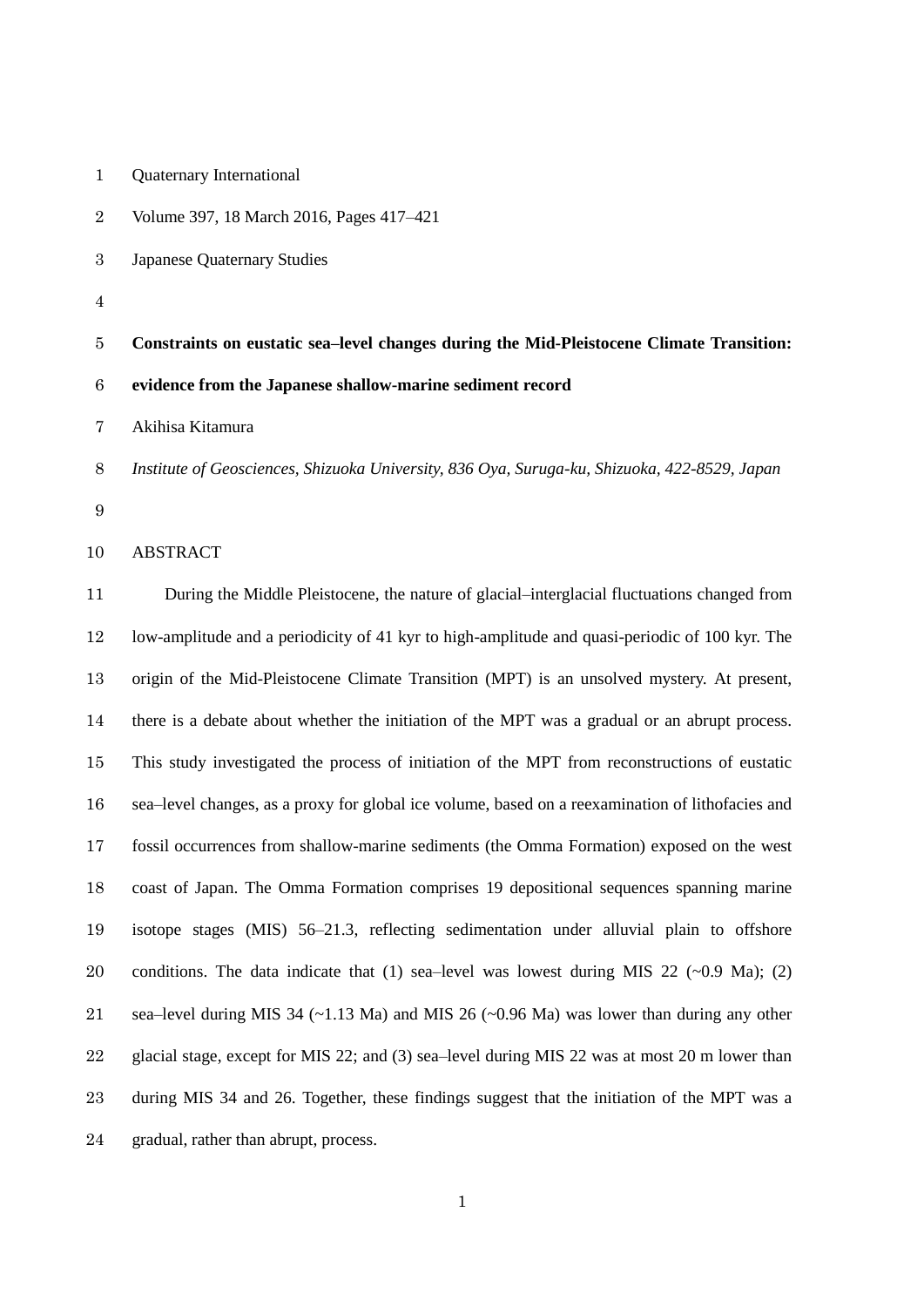# **1. Introduction**

 Glacial–interglacial cycles, and corresponding changes in eustatic sea–level, have had a considerable impact on both global climate and ecosystems throughout the Quaternary. Between 2.7 and 1.2 Ma, these cycles occurred with a periodicity of 41 kyr (the "41-kyr world"), and are attributed primarily to changes in the Earth's obliquity (Raymo and Nisancioglu, 2003; Huybers, 2006). In contrast, for the past 0.7 Myr, glacial cycles have followed an approximately 100-kyr periodicity (the "100-kyr world") (Hays et al., 1976; Imbrie et al., 1992). The timing of the glacial–interglacial cycles is explained by the theory postulated by Milankovitch in the early 20th century, which changes in boreal summer insolation are responsible for changes in the volume of boreal glacial ice sheets. However, the transition from the 41-kyr to the 100-kyr world, termed the Mid-Pleistocene Climate Transition (MPT) (e.g., Pisias and Moore, 1981), appears to bear no relation to orbital forcing. Furthermore, there is little agreement as to when the MPT occurred.

39 Clark et al. (2006) suggested that the constructed LR04 "stacked" benthic  $\delta^{18}O$  record (Lisiecki and Raymo, 2005) (Fig. 1) shows the MPT beginning at ~1.25 Ma with a gradual increase in global ice volume and decrease in deep-water temperature. This hypothesis was supported by Sosdian and Rosenthal (2009), who reconstructed early Pleistocene eustatic sea–level (and hence global ice volume) changes with orbital-scale resolution using changes in 44 the  $\delta^{18}O$  of seawater based on analyses of  $\delta^{18}O$  and Mg/Ca ratios of the epifaunal benthic foraminifera *Cibicidoides wuellerstorfi* and *Oridorsalis umbonatus* from North Atlantic Deep Sea Drilling Project (DSDP) site 607 (Fig. 1). However, Yu and Broecker (2010) questioned the result of Sosdian and Rosenthal (2009), because of the confounding influence of carbonate ion saturation on epifaunal benthic foraminiferal Mg/Ca ratios.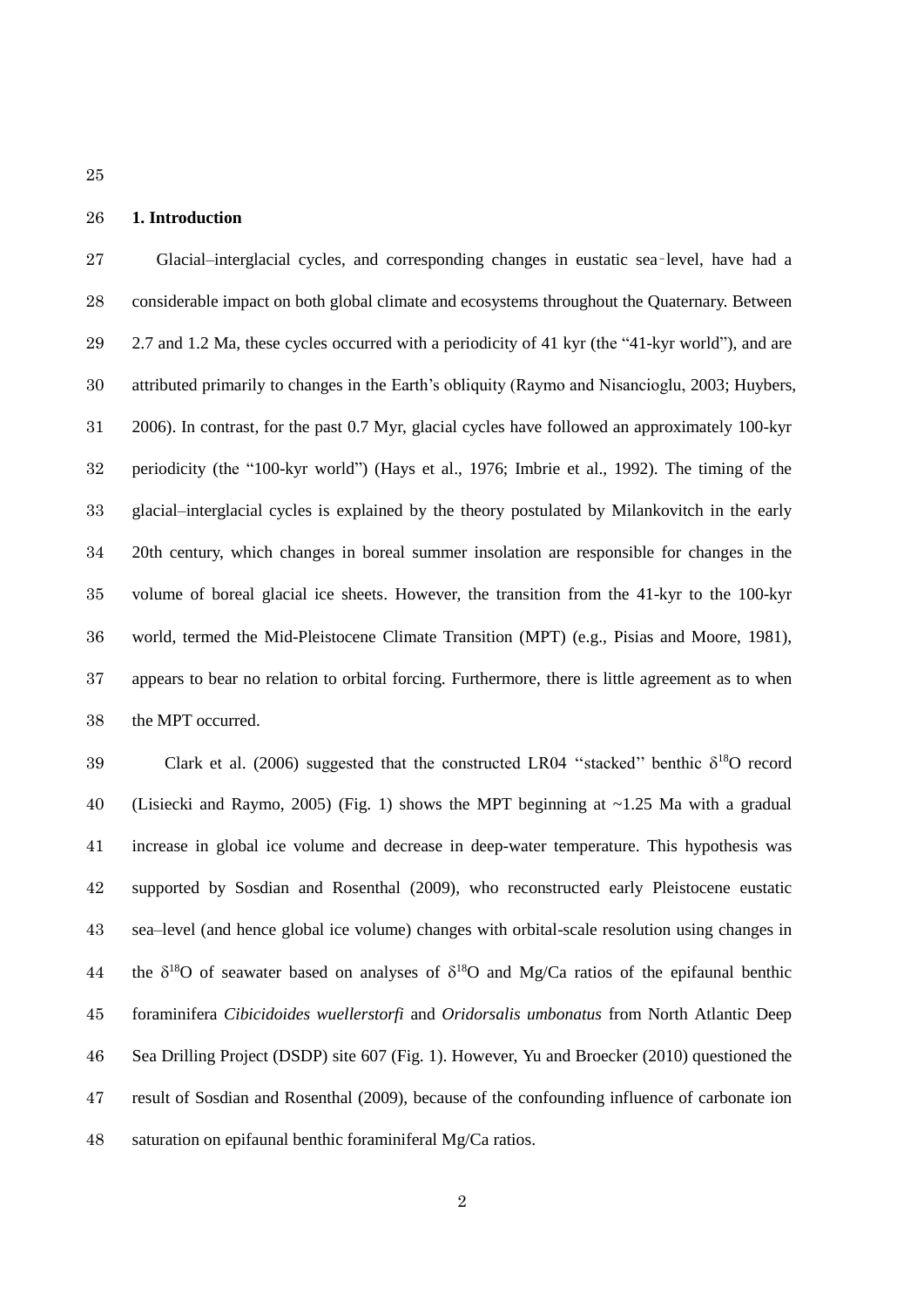Recently, Elderfield et al. (2012) provided a record of eustatic sea–level for the past 1.5 Myr from Ocean Drilling Program (ODP) 181, site 1123, off New Zealand (Fig. 1). The record, 51 based on  $\delta^{18}$ O and Mg/Ca ratios of the shallow-infaunal benthic foraminifera *Uvigerina* spp. (the shells of which are barely affected by carbonate-ion saturation), suggests that the MPT was initiated by an abrupt increase in Antarctic ice volume at MIS 22 (~0.9 Ma). According to 54 Elderfield et al. (2012), the uncertainty of the sea–level changes are  $\pm$  20 m. More recently, Rohling et al. (2014) reconstructed eustatic sea–level changes over the past 5.3 Myr using 56 eastern Mediterranean planktonic foraminiferal  $\delta^{18}O$  records. The authors reported a strong agreement between their reconstruction and the sea–level estimates of Elderfield et al. (2012), 58 although the 95% probability interval of the Rohling et al. (2014) is  $\pm$ 6.3 m.

 Prior to these studies, Bintanja et al. (2005) reconstructed the sea–level curve during the 60 past 1.1 Myr from an ice-sheet–ocean-temperature model and the LR04 "stacked" benthic  $\delta^{18}O$  record (Lisiecki and Raymo, 2005), although they did not discuss the pattern of initiation of the 62 MPT. According to Bintanja et al. (2005), the uncertainty of their sea–level changes is  $\pm$  10 m.

 Consequently, independent constraints on sea–level during the early Pleistocene glacial periods are required to help determine whether the initiation of the MPT was a gradual or an abrupt process. As the upper limits of U/Th dating and polar ice cores records are 0.5 Ma and 0.8 Ma, respectively, shelfal and nearshore sedimentary records provide useful constraints on eustatic sea–level changes during the early Pleistocene.

 Existing shallow-water sediment records include those of the Wanganui Basin in New Zealand (Beu and Edwards, 1984; Abbott and Carter, 1994; Carter and Naish, 1998; Kondo et al., 1998), the Croton Basin in southern Italy (Rio et al., 1996; Massari et al., 1999, 2011), the Merced Formation in northern California (Carter et al., 2002), the Seoguipo Formation in southern Korea (Kim et al., 2010), and collisional marine foreland basin of southern Taiwan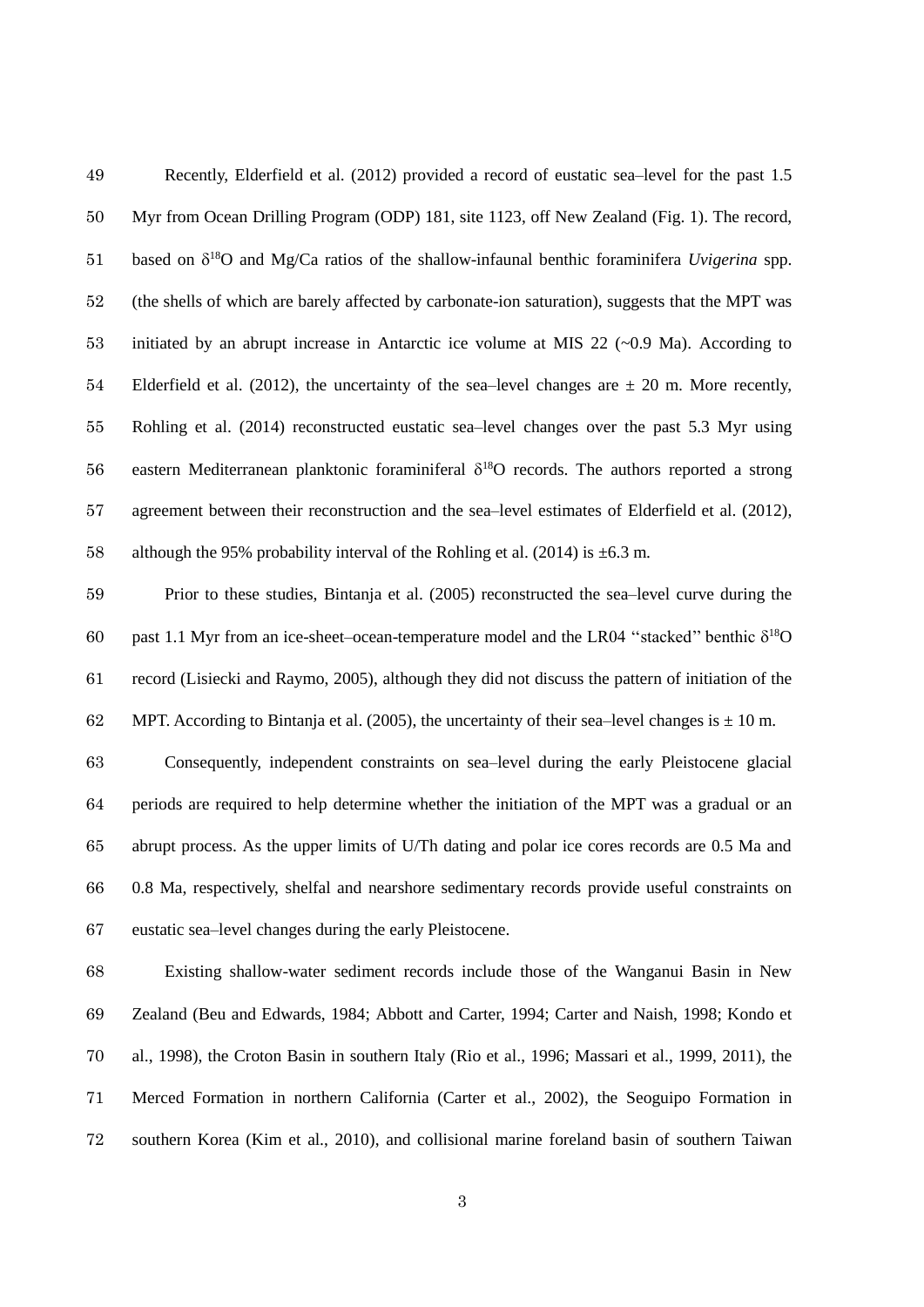(Chen et al., 2001) (Fig. 1). However, because these marine basins are too deep to detect small fluctuations in sea–level, none of these previous studies identified depositional sequences that correspond to MIS 22–24 in their lithostratigraphic schemes. In contrast, the depositional sequence in the Omma Formation, Central Japan, is firmly correlated with MIS 55–21 (Kitamura and Kawagoe, 2006) (Fig. 2) and thus encompasses this transitional period. To investigate the process of initiation of the MPT, this study reconstructed eustatic sea–level changes in glacial period, as a proxy for global ice volume, based on a reexamination of lithofacies and fossil occurrences from the Omma Formation.

## **2. Geological setting of depositional sequences in the Omma Formation**

 The Omma Formation is exposed around Kanazawa City, along the west coast of Central Japan (Fig. 1). The formation is up to 220 m thick in the type section along the Saikawa River at Okuwa. The Omma Formation overlies the middle Miocene Saikawa Formation (Ogasawara, 1977) and is in turn overlain unconformably by the Utatsuyama Formation (Ichihara et al., 1950) (Fig. 2). The marine Saikawa Formation is mainly composed of massive siltstone (Ogasawara, 1977). The Utatsuyama Formation is about 100 m thick and comprises fan-delta deposits of alternating beds of mudstone, coarse-grained sandstone, and conglomerate (Nirei, 1969).

 Biostratigraphic and magnetostratigraphic data (Takayama et al., 1988; Ohmura et al., 1989; Sato and Takayama, 1992; Kitamura et al., 1994) indicate that the basement of the Omma Formation at the type section is located between the first occurrence (FO) of *Gephyrocapsa oceanica* (1.664  $\pm$  0.025 Ma; Berger et al., 1994) and the FO of *Gephyrocapsa* (large) (1.515  $\pm$  0.025 Ma; Berger et al., 1994) (Fig. 2). These data show that the top of the formation is located below the Brunhes–Matuyama magnetic polarity reversal (Fig. 2).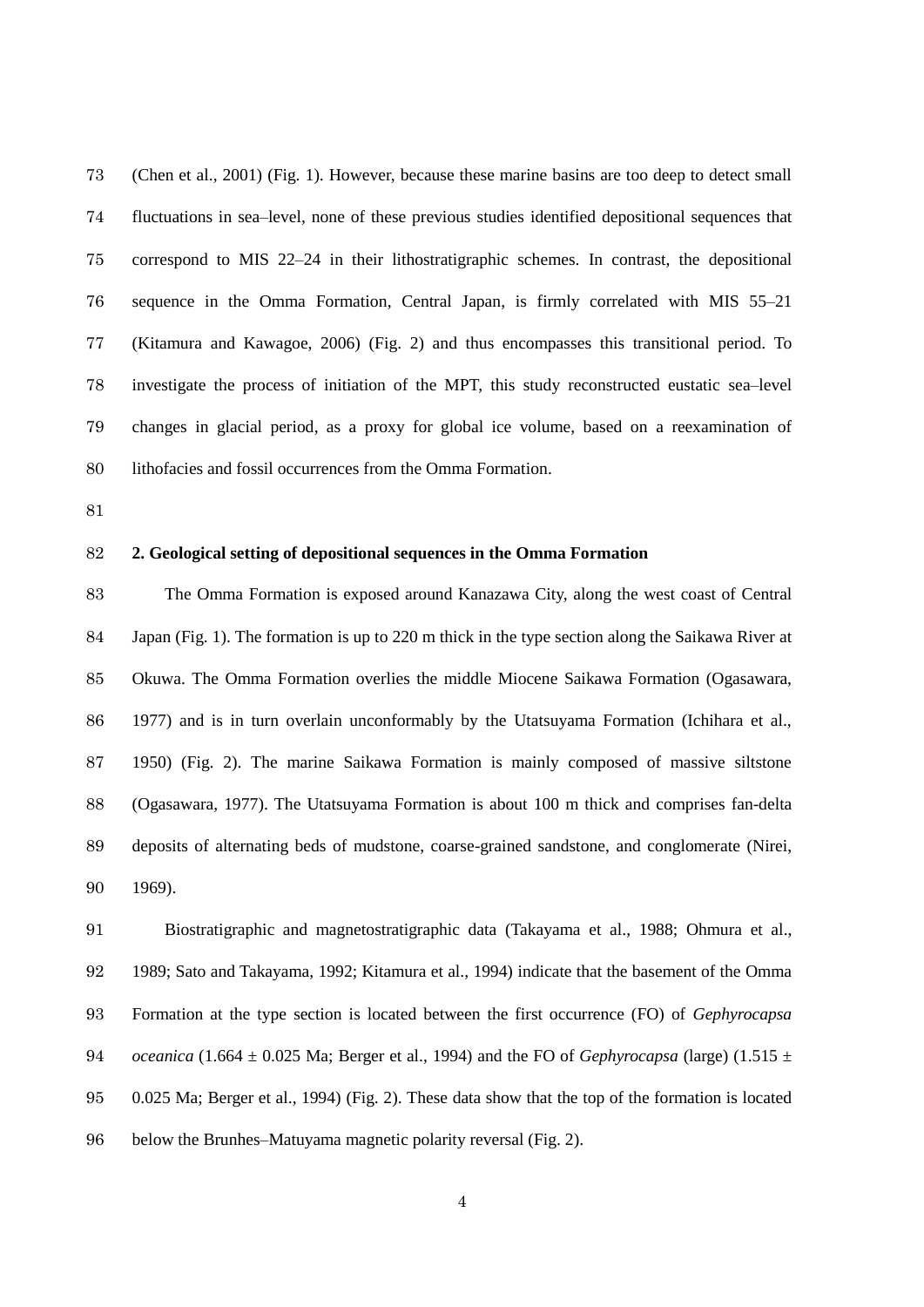The Omma Formation has been divided into lower, middle, and upper parts (Fig. 2) (Kitamura et al., 1994, 2001). The lower and middle parts consist of 14 depositional sequences (Fig. 2, L1–L3, M1–11) that include the following architectural elements, in ascending stratigraphic order: (1) a basal sequence boundary that is superposed on the ravinement surface; (2) a transgressive systems tracts (TST) (2–5 m thick) consisting of a basal shell bed of 0.3 m thick (a condensed onlap shell bed) overlain by fine- to very-fine-grained sandstone; (3) a maximum flooding horizon coinciding with the horizon with the highest concentration of sand-size carbonate grains; (4) a highstand systems tracts (HST) (2–3 m thick) consisting of fine-grained sandstone and sandy siltstone; and (5) a regressive systems tracts (RST) (<1 m thick) comprising fine-grained sandstone with a coarsening-upward trend (Kitamura et al., 2000). The upper part of the formation consists of five depositional sequences (Fig. 2, U1–U5) associated with back-marsh to inner-shelf environments (Kitamura and Kawagoe, 2006). Erect stumps and tracks of elephants and deers have been found from back-marsh deposits (Kitamura and Kawagoe, 2006). These parts of the Omma Formation show no progressive shift in litho-and biofacies toward deeper or shallower deposits.

 Except for four depositional sequences in the upper part, during the deposition of each sequence, the molluscan fauna changed from cold-water, upper-sublittoral species to warm-water, lower-sublittoral species, followed by a return to cold-water, upper-sublittoral species (Kitamura et al., 1994). The term "cold-water species" is applied to fauna living in the area north of southern Hokkaido and/or in water deeper than 150–160 m off Sanin and Hokuriku. These species are present in the Pacific coast area north of the Boso Peninsula at 35°N, where the warm Kuroshio Current diverges away from the Japanese Islands. The term "warm-water species" is applied to fauna living in the area south of southern Hokkaido, and living at the area shallower than 150–160 m depth off Sanin and Hokuriku. The area off Sanin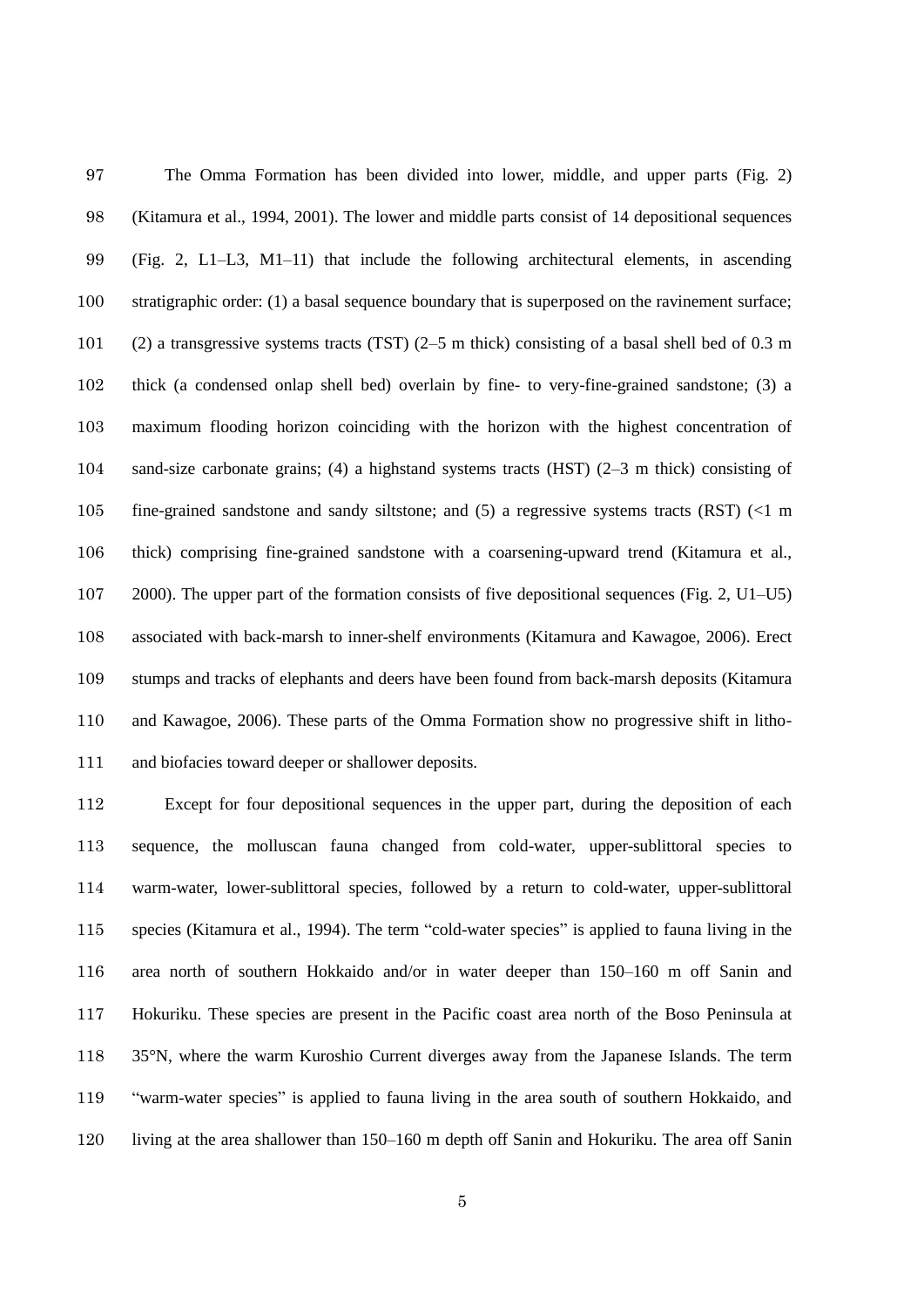and Hokuriku is strongly influenced by the warm Tsushima Current, which is a branch of the 122 warm Kuroshio Current. These species are present south of 35°N on the Pacific coast of Japan. The cyclic changes in molluscan content in these depositional sequences indicate that ocean conditions and water depth fluctuated concurrently. Specifically, increased water depths correspond to periods of warmer marine conditions associated with the inflow of the warm Tsushima Current. Thus, the depositional sequences of the Omma Formation are correlated with obliquity-driven glacio-eustatic changes, with a periodicity of 41 kyr (Kitamura et al., 1994). Kitamura and Kimoto (2006) correlated 19 depositional sequences in the Omma Formation with oxygen isotope stages 56 to 21.3 using a combination of sequence stratigraphic, biostratigraphic, and magneto stratigraphic data (Fig. 2). As noted above, the Omma Formation contains only shallow-marine facies that can be perfectly correlated between oxygen isotope stages and depositional sequences during MIS 55–21.

### **3. Sea–level reconstruction**

 Water depth in sedimentary basins can be influenced by several factors, including compaction, basement subsidence, sediment supply, hydro-isostatic effects, and eustatic sea–level changes. The basement rock on which the Omma Formation was deposited (i.e., the Saikawa Formation sediments) was consolidated prior to deposition of the Omma Formation, since the lower unconformity is penetrated by marine rock-boring bivalves (Kitamura, 1997). The sediments of the Omma Formation are unconsolidated and consist primarily of very-fine- to fine-grained sandstone, with a burial depth equal to the total formation thickness (210 m). From the porosity–depth relationship (Sclater and Christie, 1980; Ramm and Bjiørlykke, 1994), 143 sandstone porosity within the formation decreases by only 5% from the surface to a burial depth of 250 m, indicating that the water–depth curve is only weakly affected by compaction.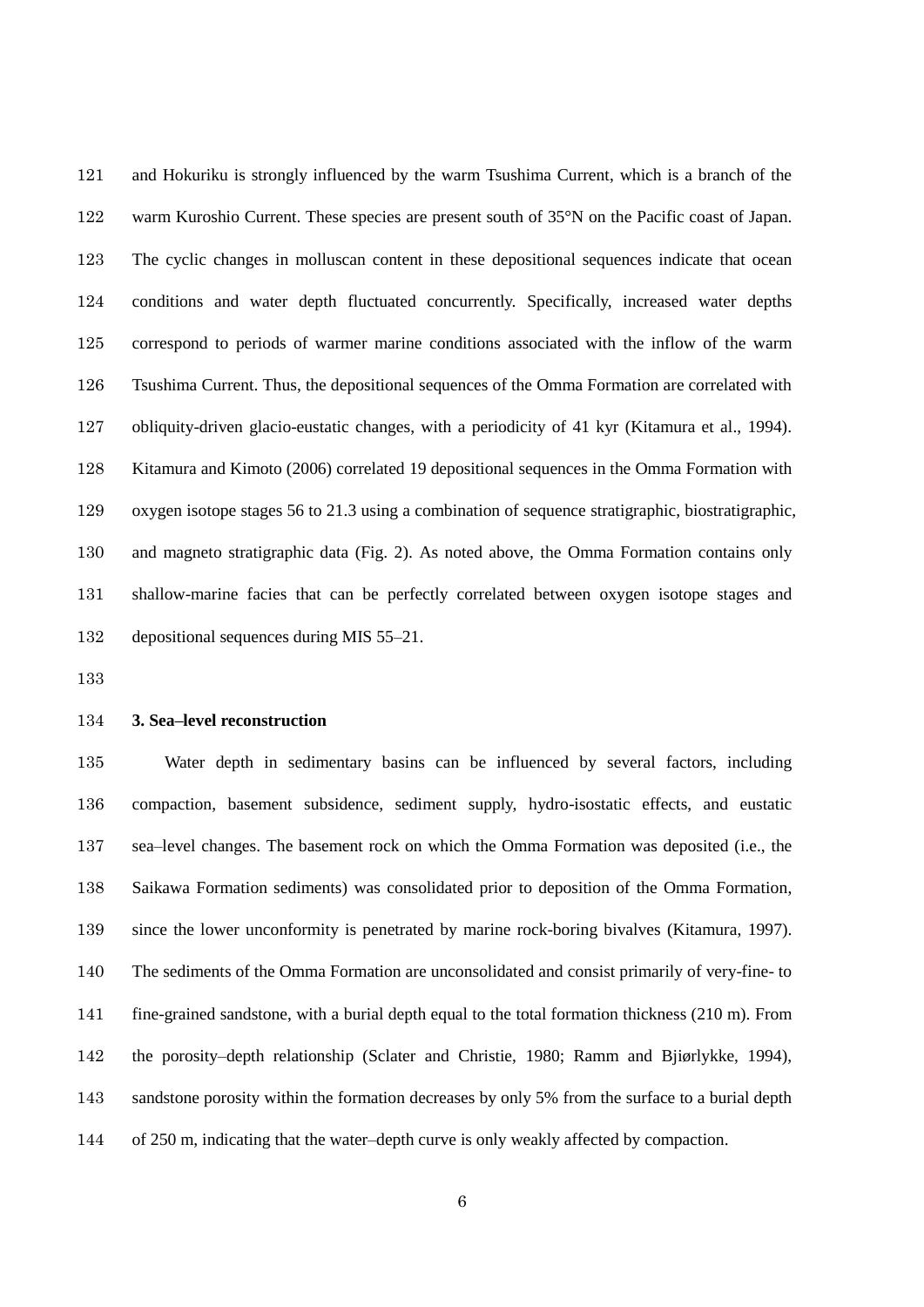With the exception of depositional sequence U4 (DS U4), which corresponds to MIS 22–21.4 (Kitamura and Kawagoe, 2006), the sequence boundaries for the depositional sequences of the Omma Formation coincide with ravinement surfaces formed by shoreface erosion during marine transgression (Bruun, 1962). As the depth of shoreface erosion is generally less than 40 m (e.g., Saito, 1989), water depths at sequence boundaries probably remained at least than 40 m for the 800-kyr period between MIS 56 and 21.3, indicating that basin subsidence kept pace with sediment supply.

 Being located far from the former continental ice-sheets, the marine basin of the Omma Formation was influenced by hydro-isostasy alone, in which rising (falling) sea–level causes basin subsidence (uplift) due to increasing (decreasing) water load. Consequently, relative sea–level during glacial periods can be compared directly, allowing water-depth changes represented by the Omma Formation to be used as a proxy for eustatic sea–level changes.

 Water depth change, as recorded by the Omma Formation, has been reconstructed by analyses of lithofacies and fossil occurrences (Kitamura, 1991; Kitamura et al., 1994; Kitamura and Kawagoe, 2006; Kitamura and Kimoto, 2006) (Fig. 2). Non-marine sediments, comprising back-marsh deposits found in the lowest levels of DS U4 (MIS 22), suggest that sea–level during MIS 22 was lower than at any other time between MIS 56 and 21 (Kitamura and Kawagoe, 2006). Kitamura and Kimoto (2004) and Kitamura and Kawagoe (2006) described well-sorted, fine-sand units that contain parallel laminations or hummocky cross-stratification in the upper levels of depositional sequences 8 and U1, corresponding to MIS 36–34 and 28–26, respectively (Fig. 2). These sediments do not contain fossils such as molluscs and foraminifera, due to the dissolution of calcareous shell materials. Sedimentary structures indicate that the sediments were deposited in a lower shoreface environment. Because the fair-weather wave 168 base lies at depths of about 5–15 m (Walker and Plint, 1992), the depth of the lower shoreface is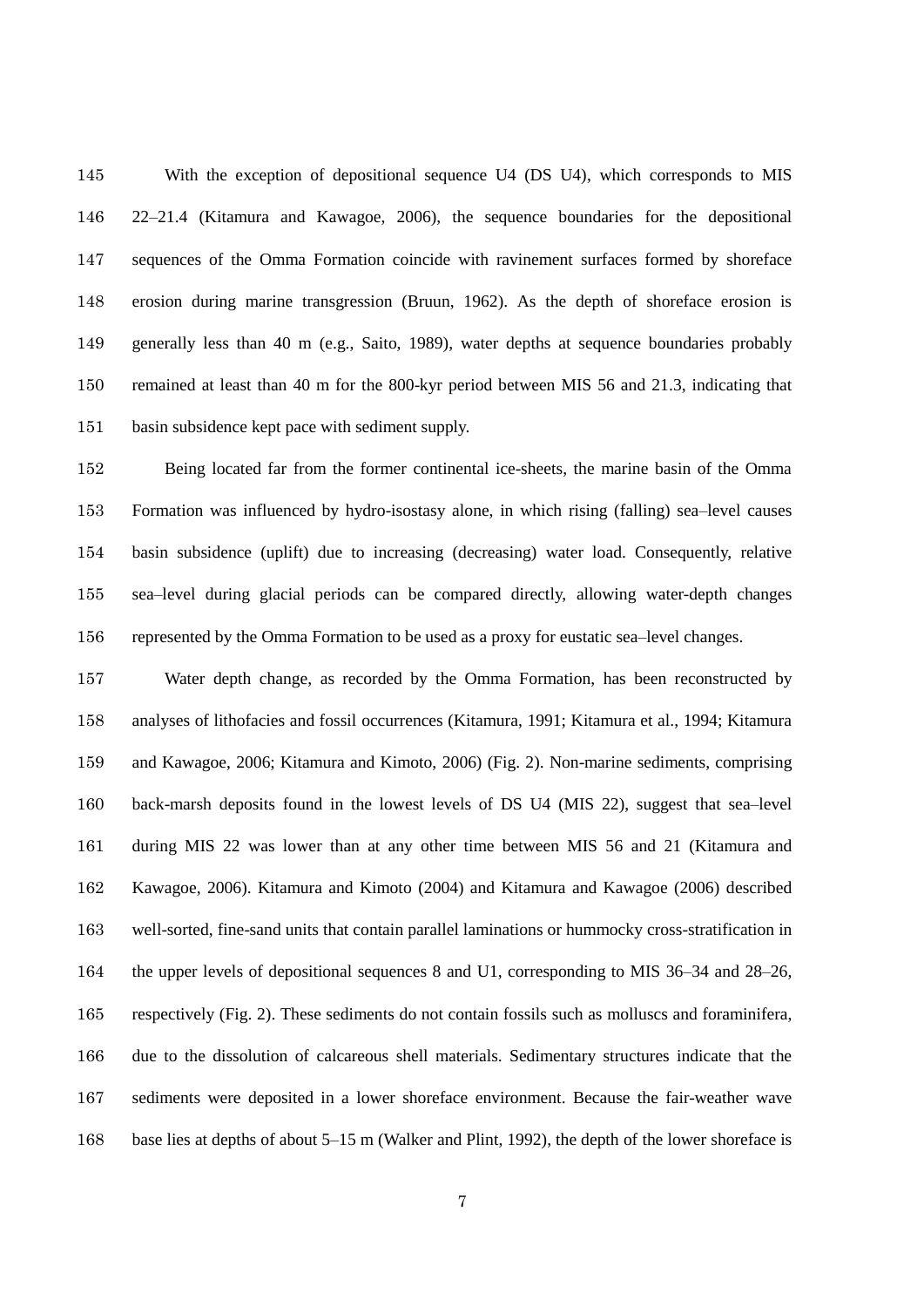inferred to be 5–15 m. The reexamination herein indicates that, with the exception of MIS 22, sea–level was lower during MIS 34 (~1.13 Ma) and 26 (~0.96 Ma) than during any other glacial stage between MIS 56 and 21.

#### **4. Discussion and conclusion**

 Based on a reexamination of lithofacies and fossil occurrences from the shallow-marine Omma Formation, sea–level was lower during MIS 22 than at any other time between MIS 56 and 21. This finding is in close agreement with the findings of Bintanja et al. (2005), Elderfield et al. (2012), and Rohling et al. (2014), and supports the argument for a significant increase in global ice volume at MIS 22, referred to by Clark et al. (2006) as the 900-ka event.

 This reexamination also indicates that sea–level was lower during MIS 34 and 26 than during other glacial stages (except for MIS 22) of the same time period, in agreement with the conclusion of Bintanja et al. (2005). According to Elderfield et al. (2012) and Rohling et al. (2014), sea–level in MIS 34 and 26 was not significantly lower than in the other glacial periods between MIS 56 and 21. This is inconsistent with the new evidence of the present study.

 The differences in sea–level between MIS 22 and the two glacial stages MIS 34 and 26 are estimated to have been 20 m (Bintanja et al., 2005), 40 m (Rohling et al., 2014) or 50 m (Elderfield et al., 2012) (Fig. 2). As noted above, the water depth is thought to have been between 5 and 15 m during MIS 34 and 26. Conversely, the sea–level during MIS 22 is uncertain, because the study area emerged and was a back-marsh environment during this period (Fig. 2). When the difference in sea–level of 50 m (20 m) is applied, the elevation of the study area is estimated to have been 35–45 m (5–15 m) during MIS 22. As back-marsh commonly develops in low coastal plains, it is likely that the difference in sea–level was 20 m, as determined by Bintanja et al. (2005), rather than the 40–50 m estimated by Elderfield et al.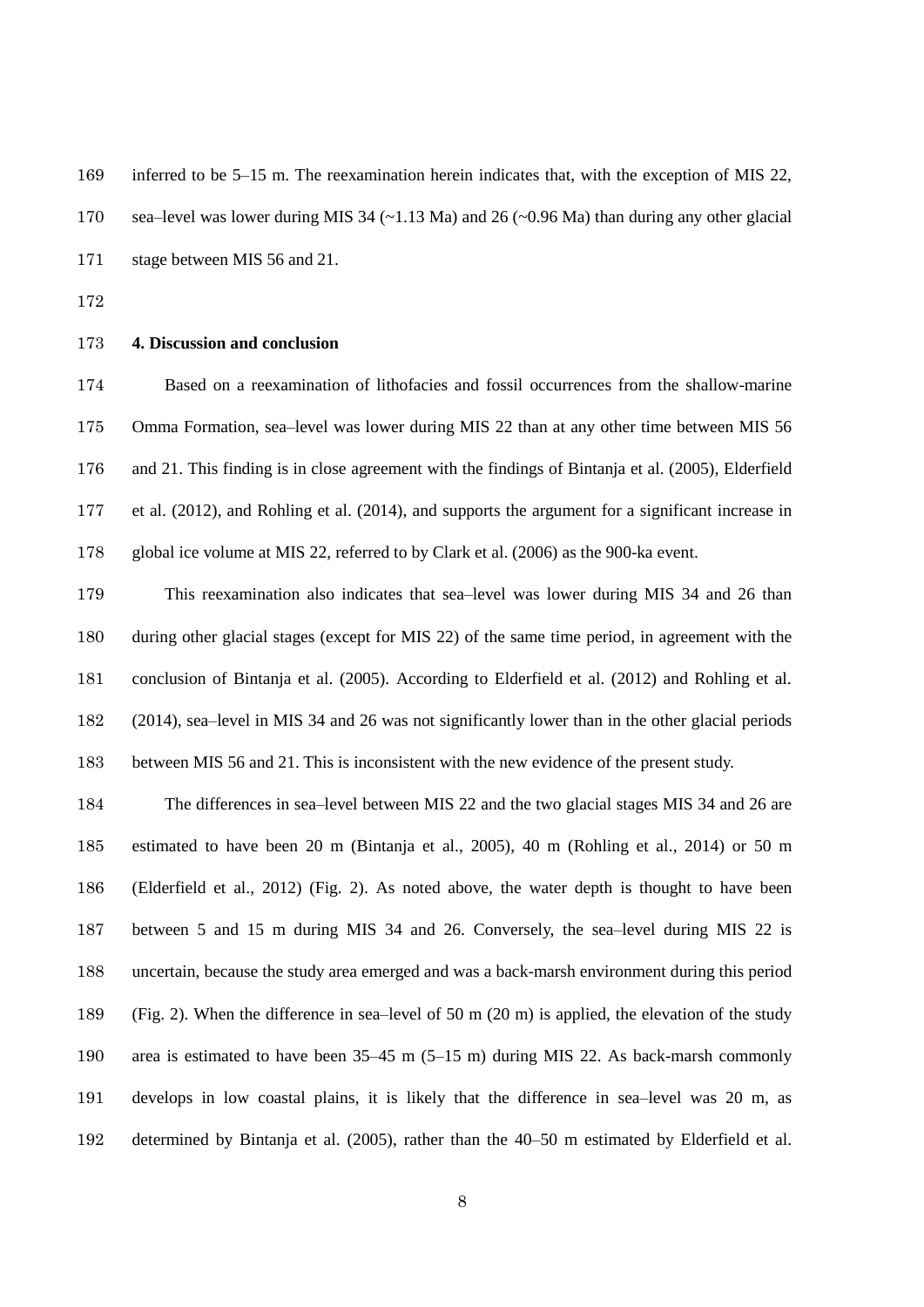(2012) and Rohling et al. (2014).

| 194 | As noted above, the uncertainties in estimates of sea-level from geochemical data range                   |
|-----|-----------------------------------------------------------------------------------------------------------|
| 195 | from $\pm 6.3$ m to $\pm 20$ m (Bintanja et al., 2005; Elderfield et al., 2012; Rohling et al., 2014). In |
| 196 | contrast, as hydrographic conditions change drastically from shoreface to offshore, lithofacies           |
| 197 | are highly sensitive to changes in sea-level during sea-level low stands. It is therefore likely          |
| 198 | that the inconsistency between this study and the geochemical studies of Elderfield et al. (2012)         |
| 199 | and Rohling et al. (2014) reflect uncertainties in the estimates from geochemical data.                   |
| 200 | This means that the early Pleistocene sea-level curve of Bintanja et al. (2005) is more                   |
| 201 | suitable than those of Elderfield et al. (2012) and Rohling et al. (2014), and that the initiation of     |
| 202 | the MPT was a gradual (e.g., Clark et al., 2006), rather than abrupt, process (Elderfield et al.,         |
| 203 | 2012).                                                                                                    |
| 204 |                                                                                                           |
| 205 | <b>Acknowledgments</b>                                                                                    |
| 206 | I thank three anonymous reviewers, whose comments and suggestions improved the original                   |
| 207 | manuscript.                                                                                               |
| 208 |                                                                                                           |
| 209 | <b>References</b>                                                                                         |
| 210 | Abbott, S.T., Carter, R.M., 1994. The sequence architecture of mid-Pleistocene (0.35–0.95 Ma)             |
| 211 | cyclothems from New Zealand: facies development during a period of orbital control on                     |
| 212 | sea-level cyclicity. In: de Boer, P.L., Smith, D.G. (Eds.), Orbital Forcing and Cyclic                    |
| 213 | Sequences. International Association of Sedimentologist Special Publication 19, 367–394.                  |
| 214 | Berger, W.H., Yasuda, M.K., Bickert, T., Wefer, G., Takayama, T., 1994. Quaternary time scale             |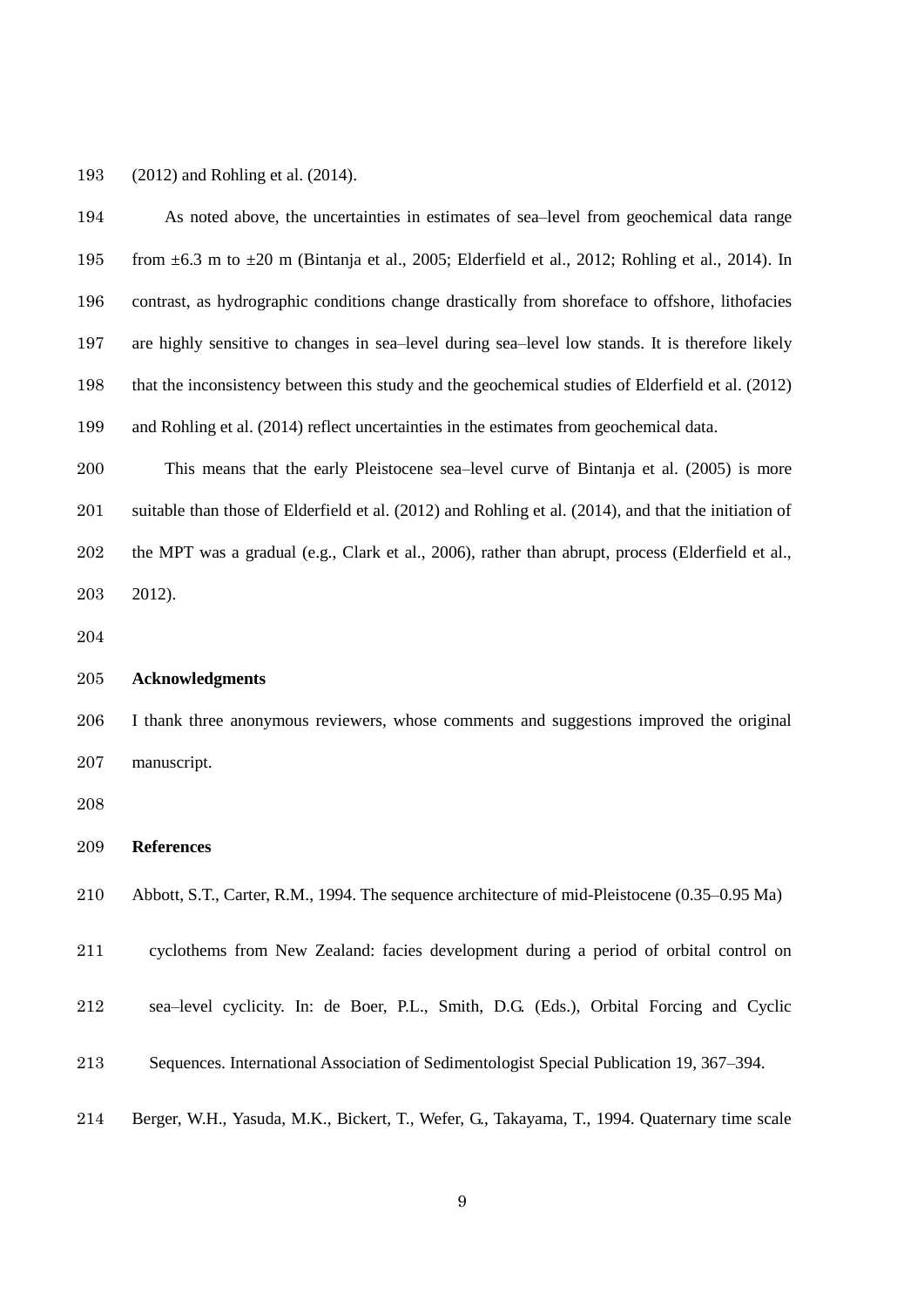- for the Ontong Java Plateau: Milankovitch template for Ocean Drilling Program Site 806.
- Geology 22, 463–467.
- Beu, A.G., Edwards, A.R., 1984. New Zealand Pleistocene and late Pliocene glacio-eustatic
- cycles. Palaeogeography, Palaeoclimatology, Palaeoecology 46, 119–142.
- Bintanja, R., van de Wal R.S.W., Oerlemans, J., 2005. Modelled atmospheric temperatures and
- global sea levels over the past million years. Nature 437, 125–128.
- Bruun, P., 1962. Sea level rise as a cause of shoreface erosion. Journal of the Waterways and
- Harbors Division: proceedings of the American Society of Civil Engineers 88, 117–130.
- Carter, R.M., Naish, T.R., 1998. A review of Wanganui Basin, New Zealand: global reference
- section for shallow marine, Plio-Pleistocene (2.5-0 Ma) cyclostratigraphy. Sedimentary
- Geology 122, 37–52.
- Carter, R.M., Abbott, S.T., Graham, I.J., Naish, T.R., Gammon, P.R., 2002. The middle
- Pleistocene Merced-2 and -3 sequences from Ocean Beach, San Francisco, Sedimentary
- Geology 153, 23–41.
- Chen, W.S., Ridgway, K.D., Horng, C.S., Chen, Y.G., Shea, K.S., Yeh, M.G., 2001. Stratigraphic
- architecture, magnetostratigraphy, and incised-valley systems of the Pliocene-Pleistocene
- collisional marine foreland basin of Taiwan. Geological Society of America Bulletin 113,
- 1249–1271.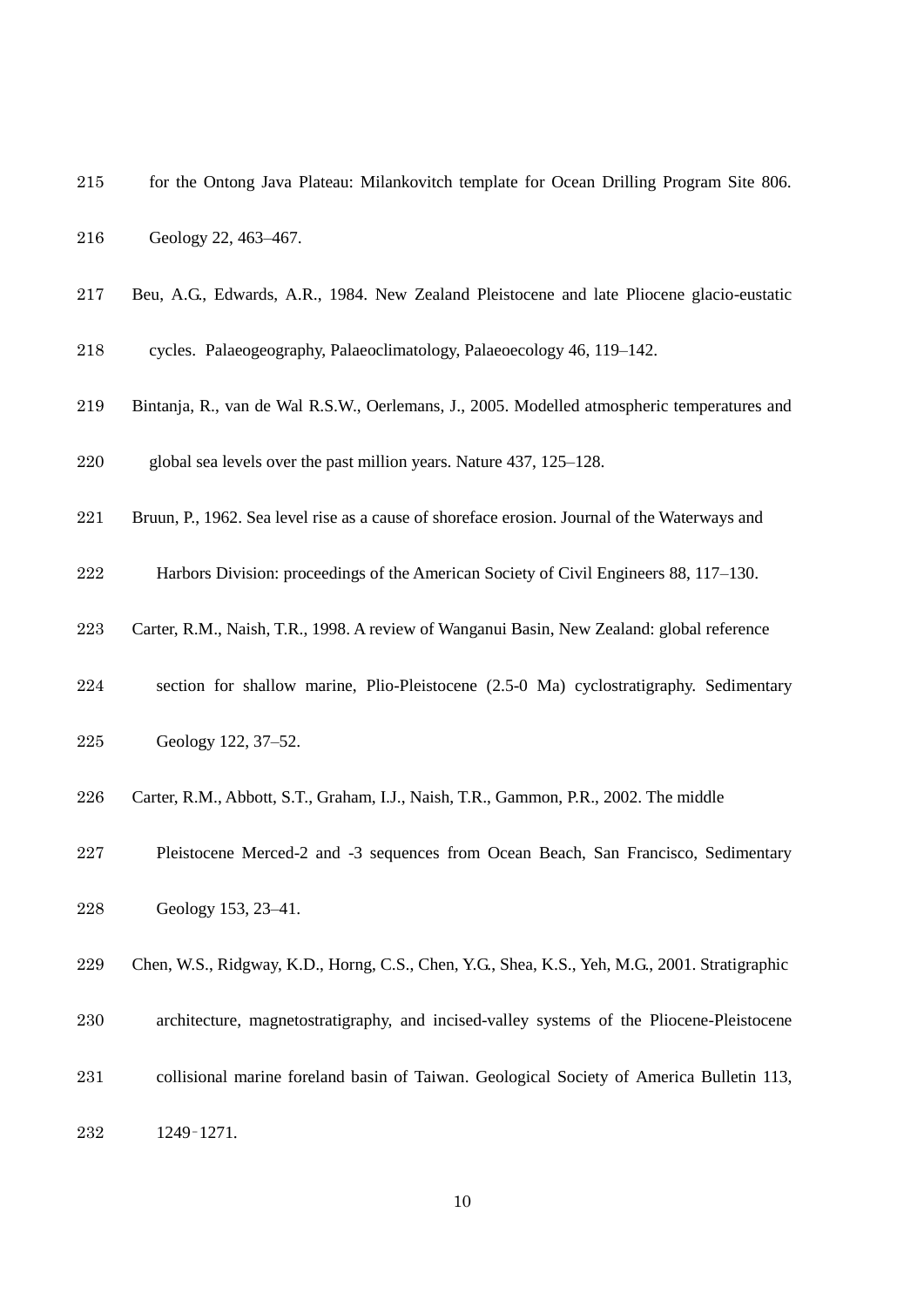- Clark, P.U., Archer, D., Pollard, D., Blum, J.D., Rial, J.A., Brovkin, V, Mix, A.C., Pisias, N.G.
- and Roy, M., 2006 The middle Pleistocene transition: characteristics, mechanisms, and
- 235 implications for long-term changes in atmospheric pCO<sub>2</sub>. Quaternary Science Reviews 25,
- 3150–3184.
- Elderfield, H., Ferretti, P., Greaves, M., Crowhurst, S., McCave, I.N., Hodell, D., Piotrowski,
- A.M., 2012. Evolution of ocean temperature and ice volume through the mid-Pleistocene
- climate transition. Science 337, 704–709.
- Hays, J.D., Imbrie, J., Shackleton, N.J., 1976. Variations in the Earth's orbit: pacemarker of the
- ice ages. Science 194, 1121–1132.
- Huybers, P., 2006. Early Pleistocene glacial cycles and the integrated summer insolation
- forcing. Science 313, 508–511.
- Ichihara, M., Ishio, G., Morishita, A., Nakagawa, T., Tsuda, K., 1950. Geological study of
- the Toyama and Ishikawa Prefectures. No. 2, Kanazawa, Isurugi and Fukumitsu provinces.
- Chigaku 2, 17–27 [in Japanese].
- Imbrie, J., Boyle, E.A., Clemens, S.C., Duffy, A., Howard, W.R., Kukla, G., Kutzbach, J.,
- Martinson, D.G., McIntyre, A., Mix, A.C., Molfino, B., Morley, J.J., Peterson, L.C., Pisias,
- N.G., Prell, W.L., Raymo, M.E., Shackleton, N.J., Toggweiler, J.R., 1992. On the structure
- and origin of major glaciation cycles. 1. Linear responses to Milankovitch forcing.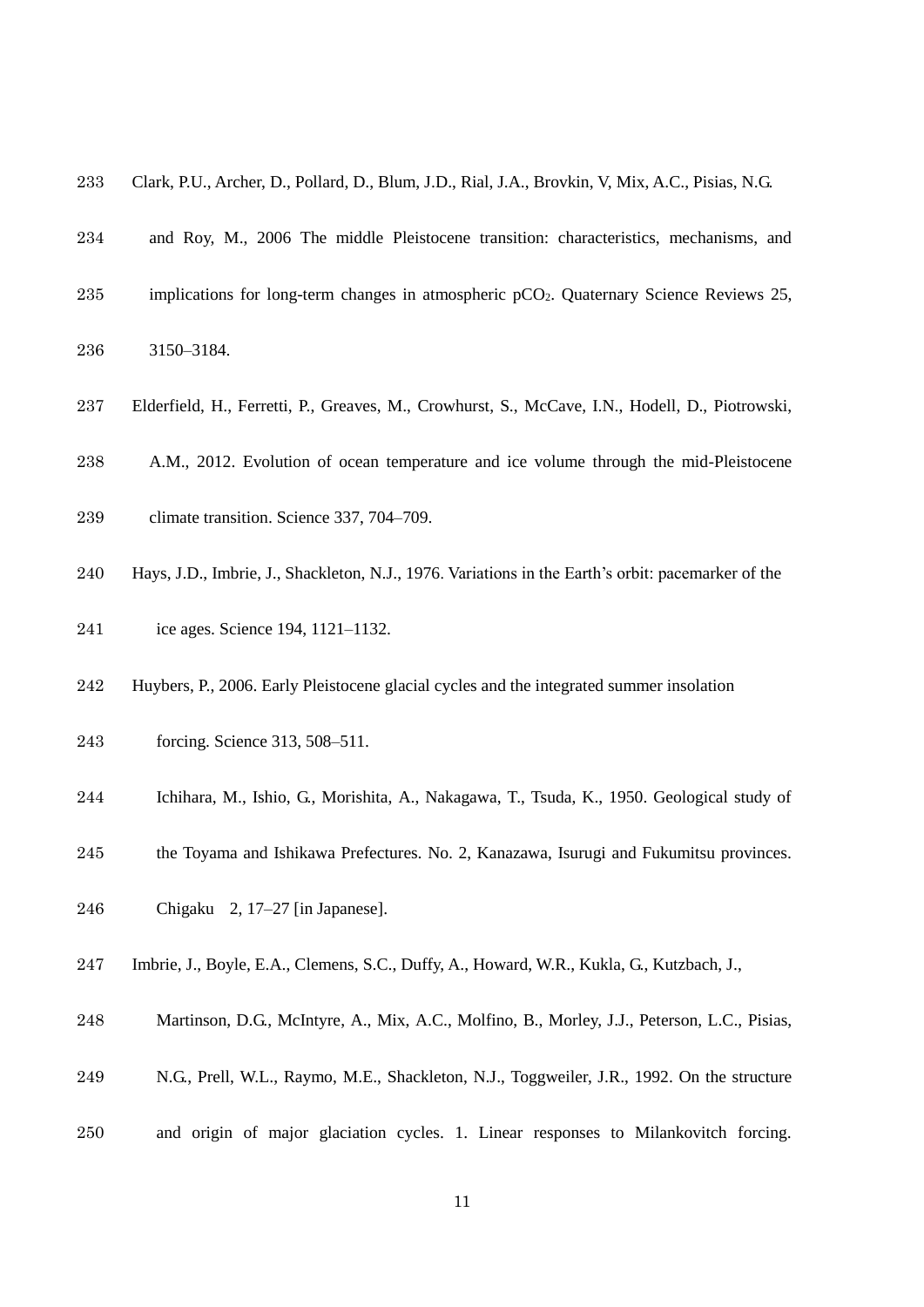## Paleoceanography 7, 701–738.

- Kim, J.K., Khim, B.-K., Woo, K.S., Yoon, S.H. 2010: Records of palaeo-seawater condition
- from oxygen-isotope profiles of early Pleistocene fossil molluscs from the Seoguipo
- Formation (Korea). Lethaia 43, 170–181.
- Kitamura, A., 1991. Paleoenvironmental transition at 1.2 Ma in the Omma Formation, Central
- Japan. Transactions and Proceedings of the Palaeontological Society of Japan. 162, 767–
- 780.
- Kitamura, A., 1997. The lower unconformity and molluscan fossils of the basal part of the early
- Pleistocene Omma Formation at its type section, Ishikawa Prefecture, central Japan. The
- Journal of the Geological Society of Japan 103, 763–769 [Japanese with English abstract].
- Kitamura, A., 1998, Glaucony and carbonate grains as indicators of the condensed section:
- Omma Formation, Japan. Sedimentary Geology 122, 151–163.
- Kitamura, A., Kondo, Y., Sakai, H., Horii, M., 1994, Cyclic changes in lithofacies and content in
- the early Pleistocene Omma Formation, Central Japan related to the 41,000-year orbital
- obliquity. Palaeogeography, Palaeoclimatology, Palaeoecology 112, 345–361.
- Kitamura, A., Matsui, H., Oda, M., 2000. Constraints on the timing of systems tract
- development with respect to sixth-order (41 ka) sea–level changes: an example from the
- Pleistocene Omma Formation, Sea of Japan. Sedimentary Geology 131, 67–76.
- Kitamura, A., Takano, O., Takada, H., Omote, H., 2001, Late Pliocene-early Pleistocene
- paleoceanographic evolution of the Sea of Japan. Palaeogeography, Palaeoclimatology,
- Palaeoecology 172, 81–98.
- Kitamura, A., Kawagoe, T., 2006, Eustatic sea–level change at the mid-Pleistocene climate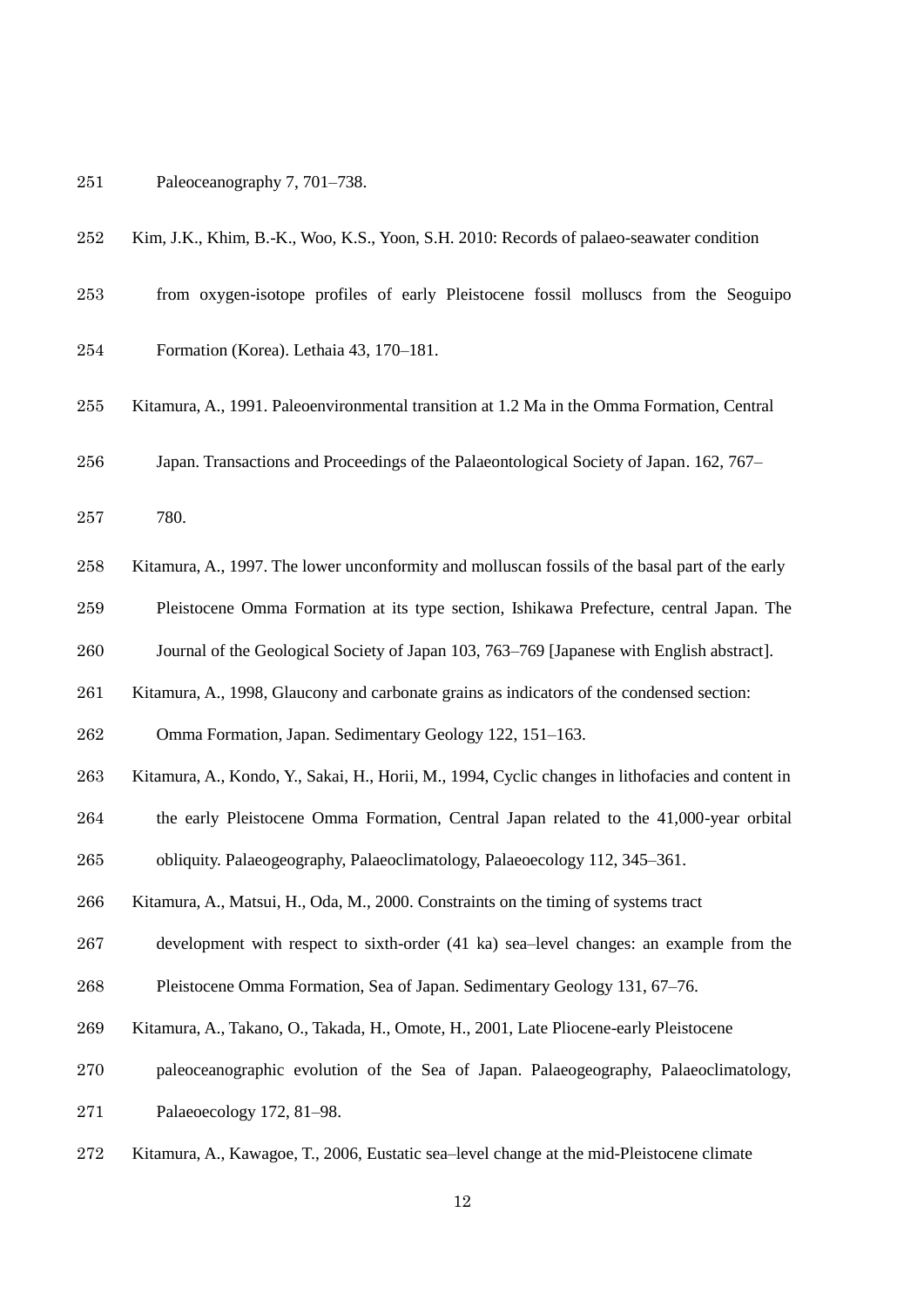- transition: New evidence from the Japan shallow-marine sediment record. Quaternary Science Review 25, 323–335.
- Kitamura, A., Kimoto, K., 2006. History of the inflow of the warm Tsushima Current into the
- Sea of Japan between 3.5 and 0.8 Ma. Palaeogeography, Palaeoclimatology, Palaeoecology 236, 355–366.
- Kondo, Y., Abbott, S.T., Kitamura, A., Naish, T., Kamp, P.J.J., Kamataki, T., Saul, G.S., 1998.
- The relationship between shellbed type and sequence architecture: Examples from Japan and
- New Zealand. Sedimentary Geology 122, 109–127.
- Lisiecki, E.L., Raymo, E.R., 2005, A Pliocene-Pleistocene stack of 57 globally distributed
- 282 benthic  $\delta^{18}$ O records. Paleoceanography 20, PA1003, doi:10.1029/2004PA001071.
- Massari, F., Sgavetti, M., Rio, D., D' Alessandro, A., Prosser. G., 1999. Composite sedimentary
- record of falling stages of Pleistocene glacio-eustatic cycles in a shelf setting (Crotone basin,
- south Italy). Sedimentary Geology 127, 85–110.
- Massari, F., Rio, D., Sgavetti, M., Prosser, G., D'Alessandro, A., Asioli, A., Capraro, L.,
- Fornaciari, E., Tateo, F., 2011. Interplay between tectonics and glacio-eustasy: Pleistocene
- succession of the Crotone basin, Calabria (southern Italy). Geological Society of America
- Bulletin 114, 1183–1209.
- Nirei, H., 1969. On the Utatsuyama Formation around Kanazawa City, Central Japan. The
- Journal of the Geological Society of Japan 75, 471–484 [in Japanese with English abstract].
- Ogasawara, K., 1977. Paleontological analysis of Omma Fauna from Toyama-Ishikawa area,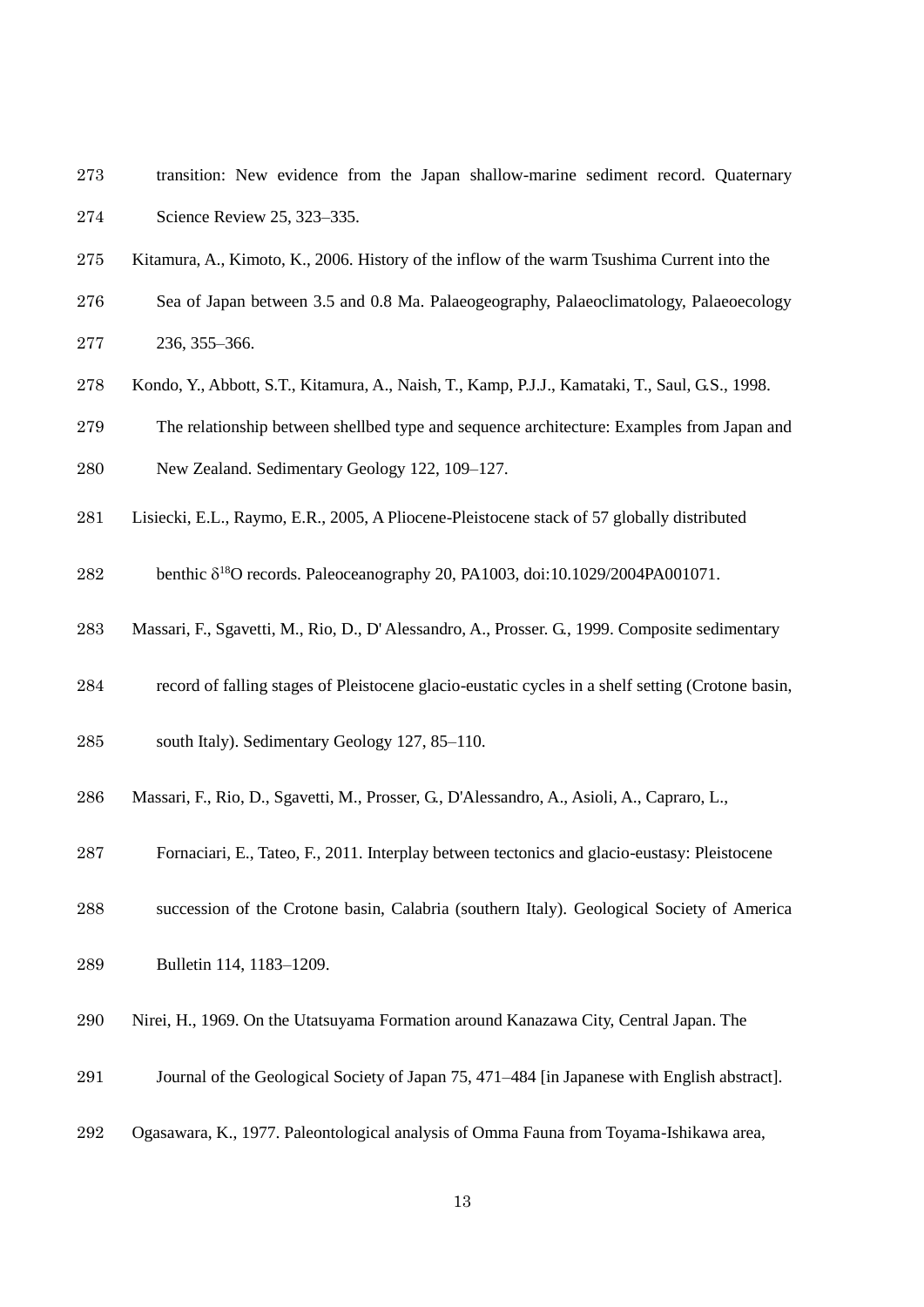- Hokuriku Province, Japan. Science Reports of the Tohoku University, Second Series,
- Geology 47, 43–156.
- Ohmura, I., Ito, T., Masaeda, H., Danbara, T., 1989. Magnetostratigraphy of the Omma
- Formation distributed in Kanazawa City, Ishikawa Prefecture, central Japan. Professor H.
- Matsuo Memoir 111-124 [Japanese with English abstract].
- Pisias, N.G., Moore, Jr., T.C., 1981. The evolution of Pleistocene climate: a time series
- approach. Earth and Planetary Science Letters 52 450–458.
- Ramm, M., Bjiørlykke, K., 1994. Porosity/depth trends in reservoir sandstones: Assessing the
- quantitative effects of varying pore-pressure, temperature history and mineralogy,
- Norwegian Shelf Data. Clay Minerals 24, 475–490.
- Raymo, M.E., Nisancioglu, K., 2003. The 41 kyr world: Milankovitch's other unsolved mystery.
- Paleoceanography 18, doi:10.1029/2002PA000791.
- Rio, D., Channell, J.E.T., Massari, F., Poli, M.S., Sgavetti, M., D'Alessandro, A., Prosser, G.,
- 1996. Reading Pleistocene eustasy in a tectonically active siliciclastic shelf setting (Crotone
- peninsula, southern Italy). Geology 24, 743–746.
- 308 Rohling, E.J., Foster, G.L., Grant, K.M., Marino, G., Roberts, A.P., Tamisiea, M.E., Williams, F.,
- 2014. Sea–level and deep-sea-temperature variability over the past 5.3 million years. Nature
- 508, 477–482.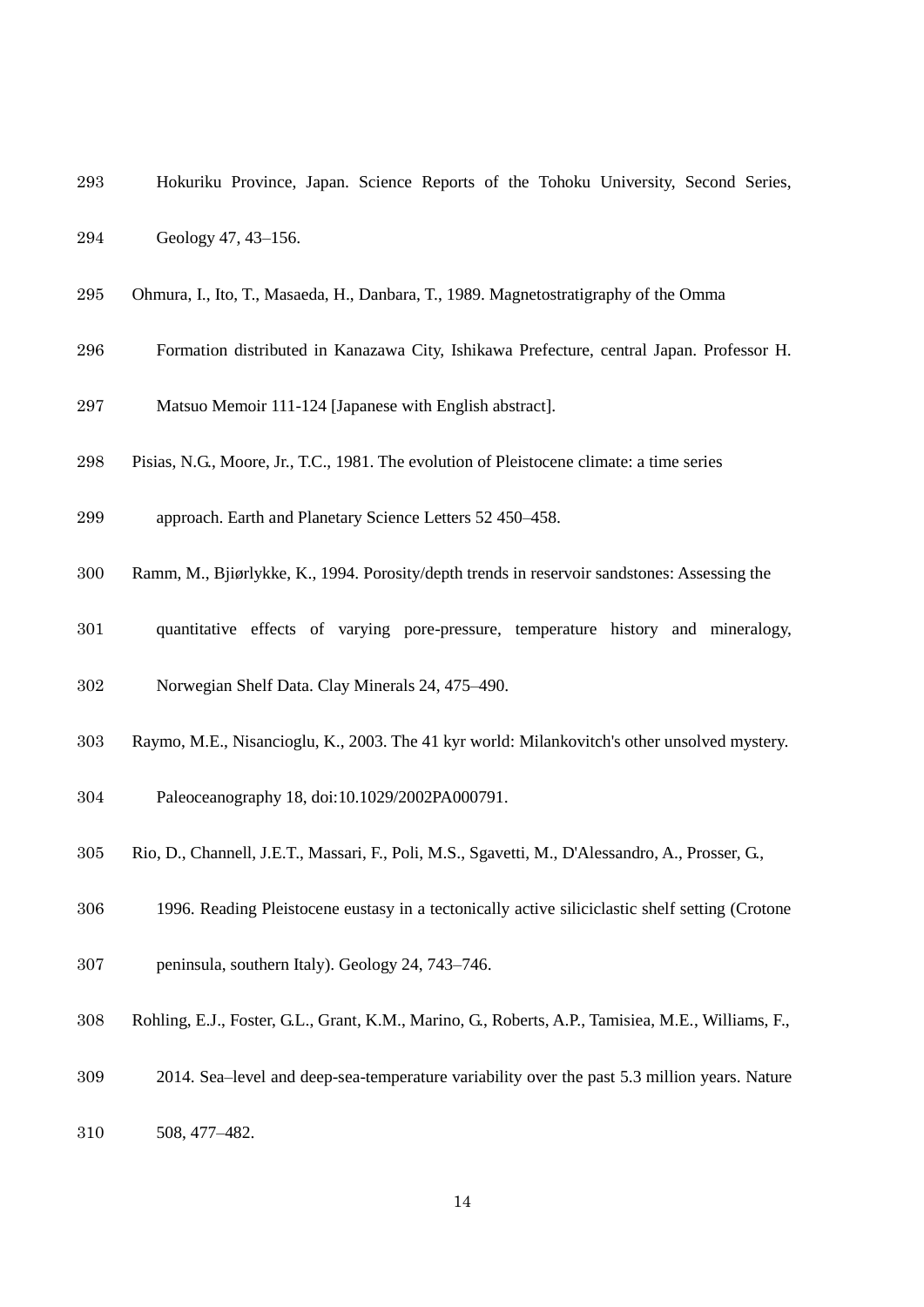- Saito, Y., 1989. Modern storm deposits in the inner shelf and their recurrence intervals, Sendai
- Bay, northeast Japan. In: Taira, A., Masuda, F. (Eds.), Sedimentary facies in the active plate
- margin. Terra Scientific Publishing Company, Tokyo, 331–344.
- Sato, T., Takayama, T., 1992. A stratigraphically significant new species of the calcareous
- nannofossil Reticulofenestra asanoi. In: Ishizaki, K., Saito, T., (Eds.), Centenary of Japanese
- Micropaleontology, Terra Scientific Publishing Company, Tokyo, 457–460.
- Sclater, J.G., Christie, P.A.F., 1980. Continental stretching: an explanation of the post
- Mid-Cretaceous subsidence of the central North Sea basin. Journal Geophysical Research 85,
- 3711–3739.
- Sosdian, S., Rosenthal, Y., 2009. Deep-sea temperature and ice volume changes across the
- Pliocene-Pleistocene climate transitions. Science 325, 306–310.
- Takayama, T., Kato, M., Kudo, T., Sato, T., Kameo, K., 1988. Calcareous microfossil
- biostratigraphy of the uppermost Cenozoic formations distributed in the coast of the
- Japan Sea, Part 2: Hokuriku sedimentary basin. Journal of the Japanese Association for
- Petroleum Technology 53, 9–27 [Japanese with English abstract].
- Walker, R.G., Plint, A.G., 1992. Wave- and storm-dominated shallow marine systems. In Walker,
- R.G., James, N.P. (Eds). Facies models: Response to sea level change. Geological
- Association of Canada 219–238.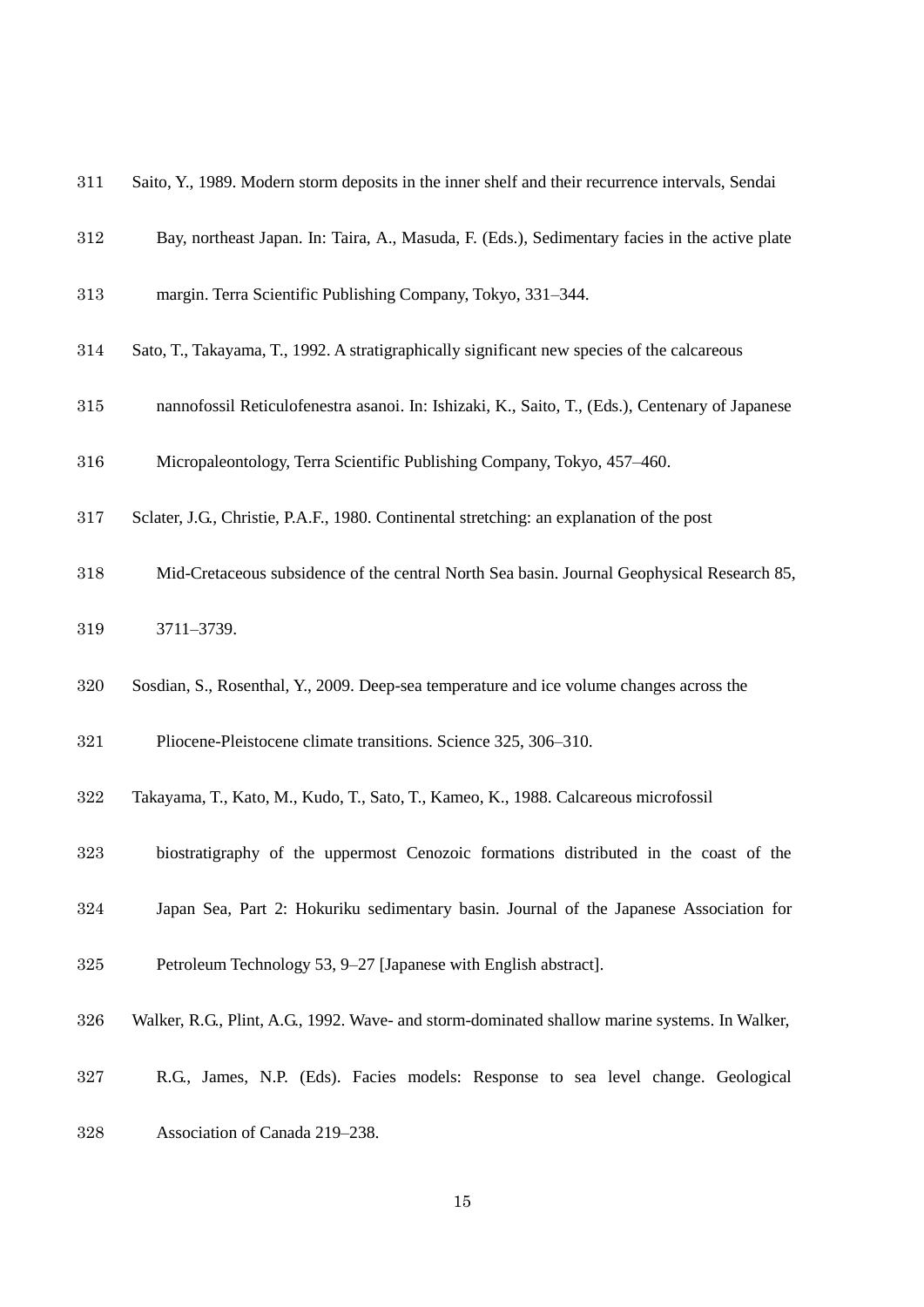- Yu, J., Broecker, W. S., 2010. Comment on "Deep-sea temperature and ice volume changes
- across the Pliocene-Pleistocene climate transitions" Science 328, 1480c.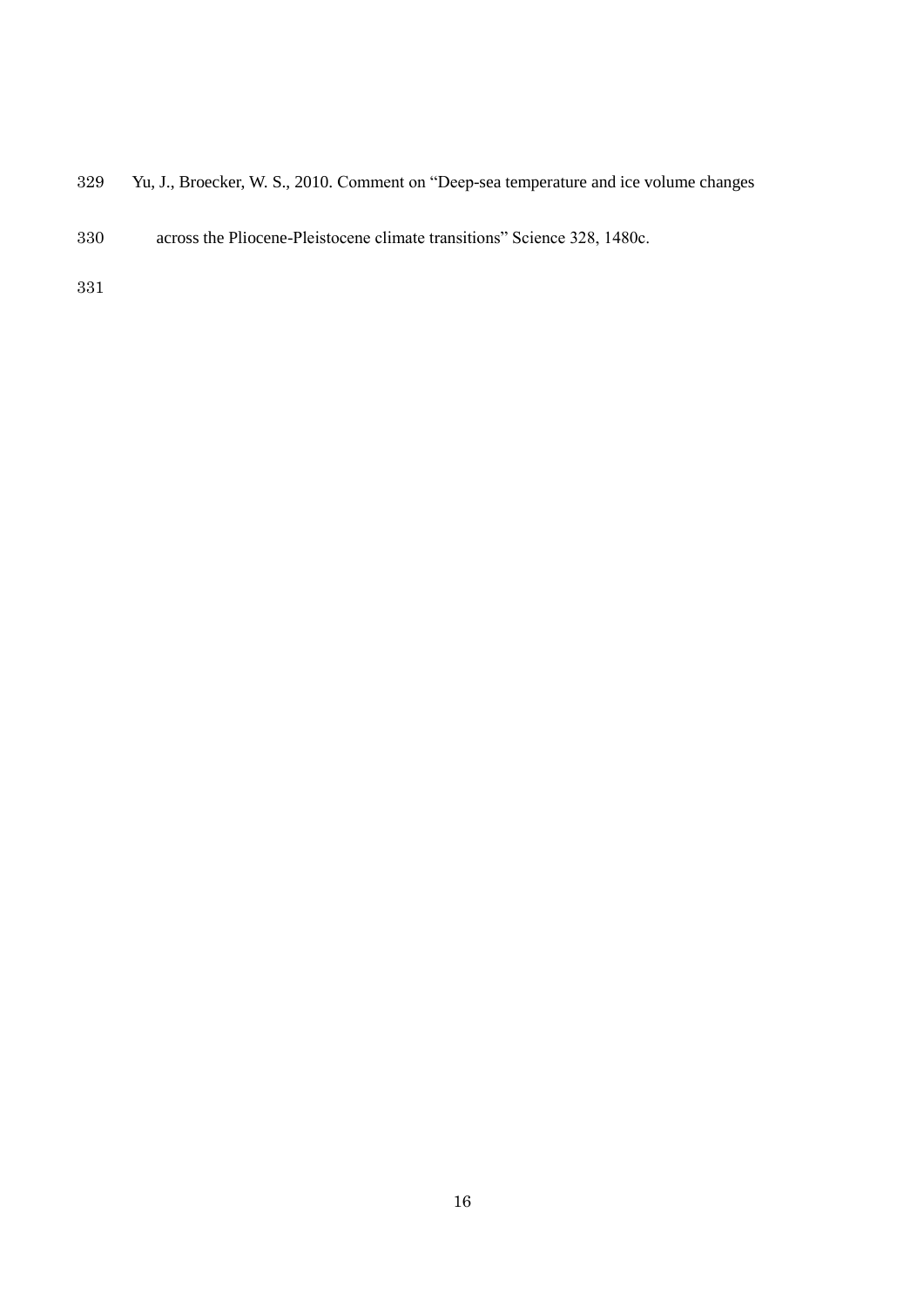

 Figure 1 Locations of deep-sea cores (diamond symbols) used in the LR04 ''stacked'' benthic  $\delta^{18}$ O record (Lisiecki and Raymo, 2005), location of ODP 1123 (Elderfield et al., 2012), and locations of early Pleistocene shelfal and nearshore sedimentary records (circles).

- 
- 
- 
- 
- 
- 
- 
- 
- 
- 
- 
- 
- 
-